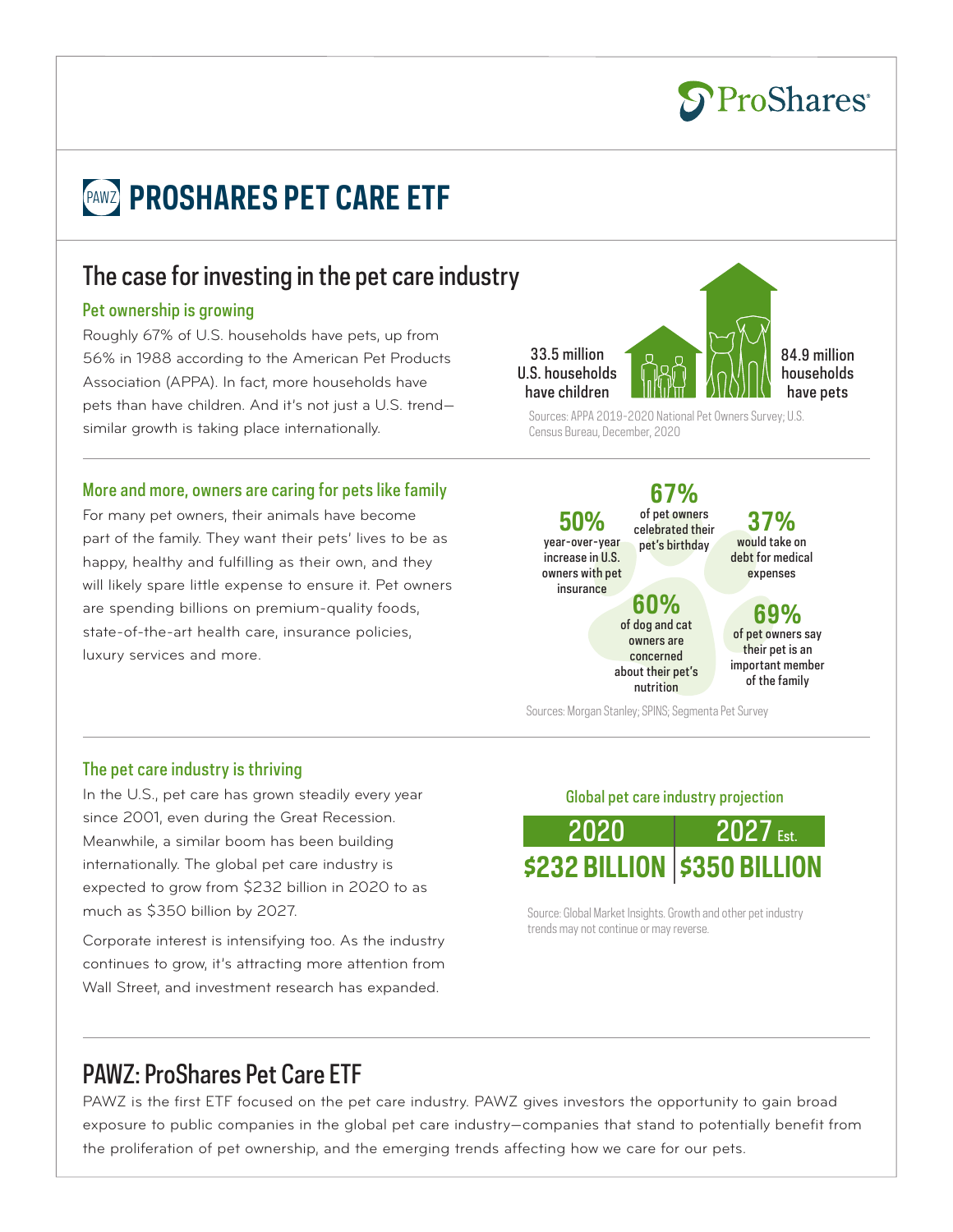## What PAWZ invests in

The pet care industry includes companies with broad-ranging products and services. They span a variety of subindustries that support pet owners and the evolving ways in which they provide for their pets' health and well-being.

### Screening for pet care companies

For PAWZ, pet care companies are identified using the methodology of the FactSet Pet Care Index. The index consists of companies that provide exposure to potential growth within the pet care industry.

### Key pet care subindustries

To be eligible for the FactSet Pet Care Index, FactSet requires that a company meets at least one of the following criteria:

- The company's principal revenue source is from one of eight FactSet Revere Business Industry Classification System subindustries—"RBICS subindustries" for short; or
- The company generates at least \$1 billion in annual revenue from at least one of the eight RBICS subindustries; or
- The company's principal business is identified by FactSet as being pet care related, but for which an appropriate RBICS subindustry has not yet been created (e.g., pet insurance).



### More about the FactSet Pet Care Index

- Both U.S. and international companies are included in the index.
- The index is rebalanced monthly and reconstituted annually.
- At rebalance, the companies whose principal revenue source comes from pet care related products or services will make up 82.5% of the portfolio, while companies that generate \$1 billion or more (but not a principal source) of their revenue from RBICS subindustries will make up 17.5% of the index. The index uses a modified market cap methodology.

### **Eight FactSet pet care subindustries**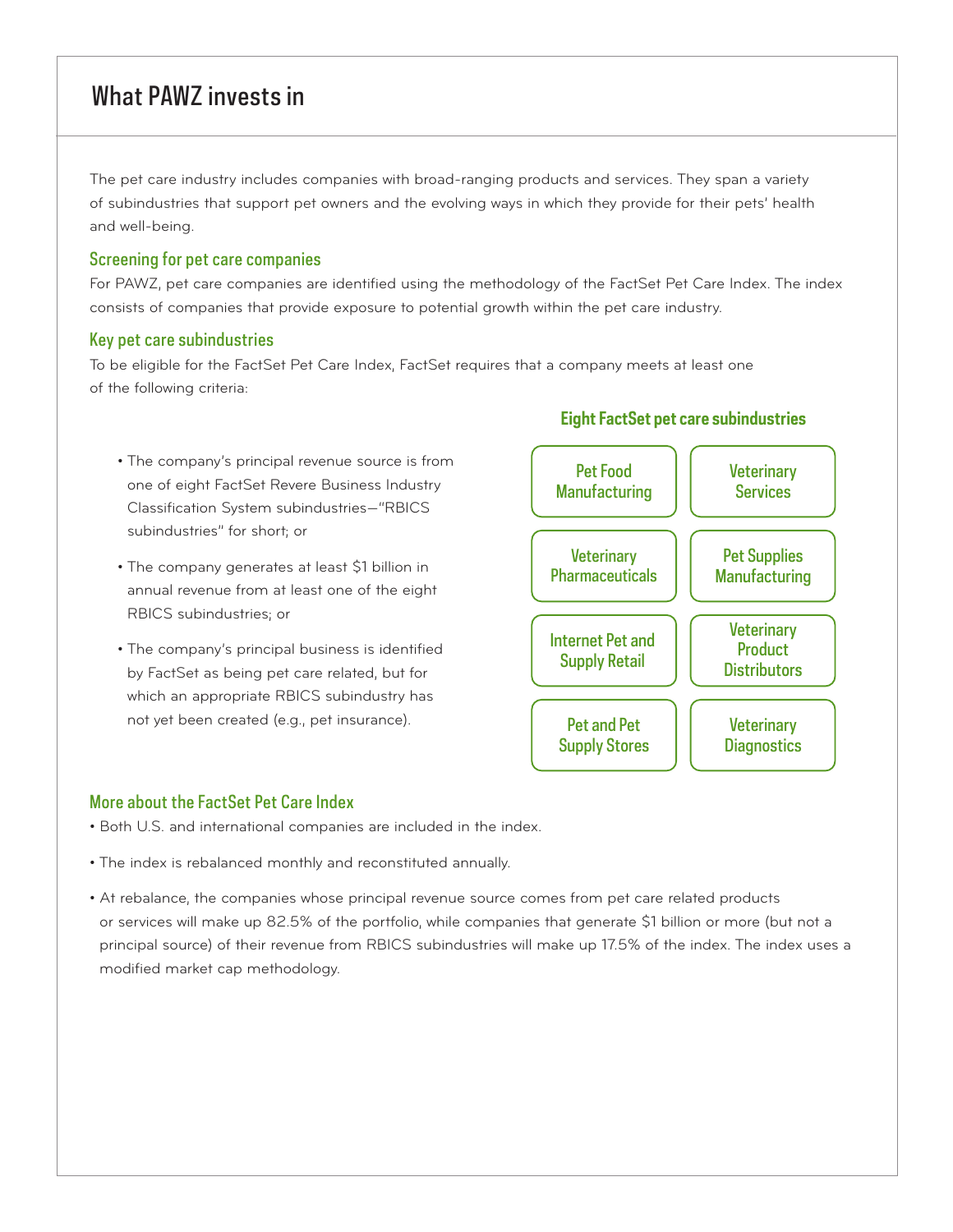Ticker Symbol: PAWZ

Intraday Symbol: PAWZ.IV

Bloomberg Index Symbol: PETCARE

Investment Objective: PAWZ seeks investment results, before fees and expenses, that track the performance of the FactSet Pet Care Index.

Inception: 11/5/2018

## About the ETF Key takeaways

### PAWZ is the first ETF that allows investors to capitalize on people's passion for their pets

- Approximately seven out of 10 U.S. households today have pets, more than have children, and owners are providing pets with premium foods, luxury services, state-of-the-art health care, insurance policies and more.
- The pet care industry could reach \$350 billion in global sales by 2027. Domestically, it has grown steadily every year since 2001, even during the Great Recession.
- PAWZ invests in a range of companies that stand to potentially benefit from the proliferation of pet ownership, and the emerging trends affecting how we care for our pets.

## Key potential risks

### **Performance**

There is no guarantee that the fund or its index will achieve intended objectives.

### Pet care industry risk

The fund is subject to the risks faced by companies in the pet care industry. Although the pet care industry has historically seen steady growth and has been resilient to economic downturns, these trends may not continue or may reverse.

### Consumer preferences

Changing consumer preferences could have a negative impact on the revenue streams of companies in the pet care industry.

### Non-diversification risk

Narrowly focused investments typically exhibit higher volatility.

### See prospectus

For more on risks, obtain a prospectus from your financial professional or visit ProShares.com.